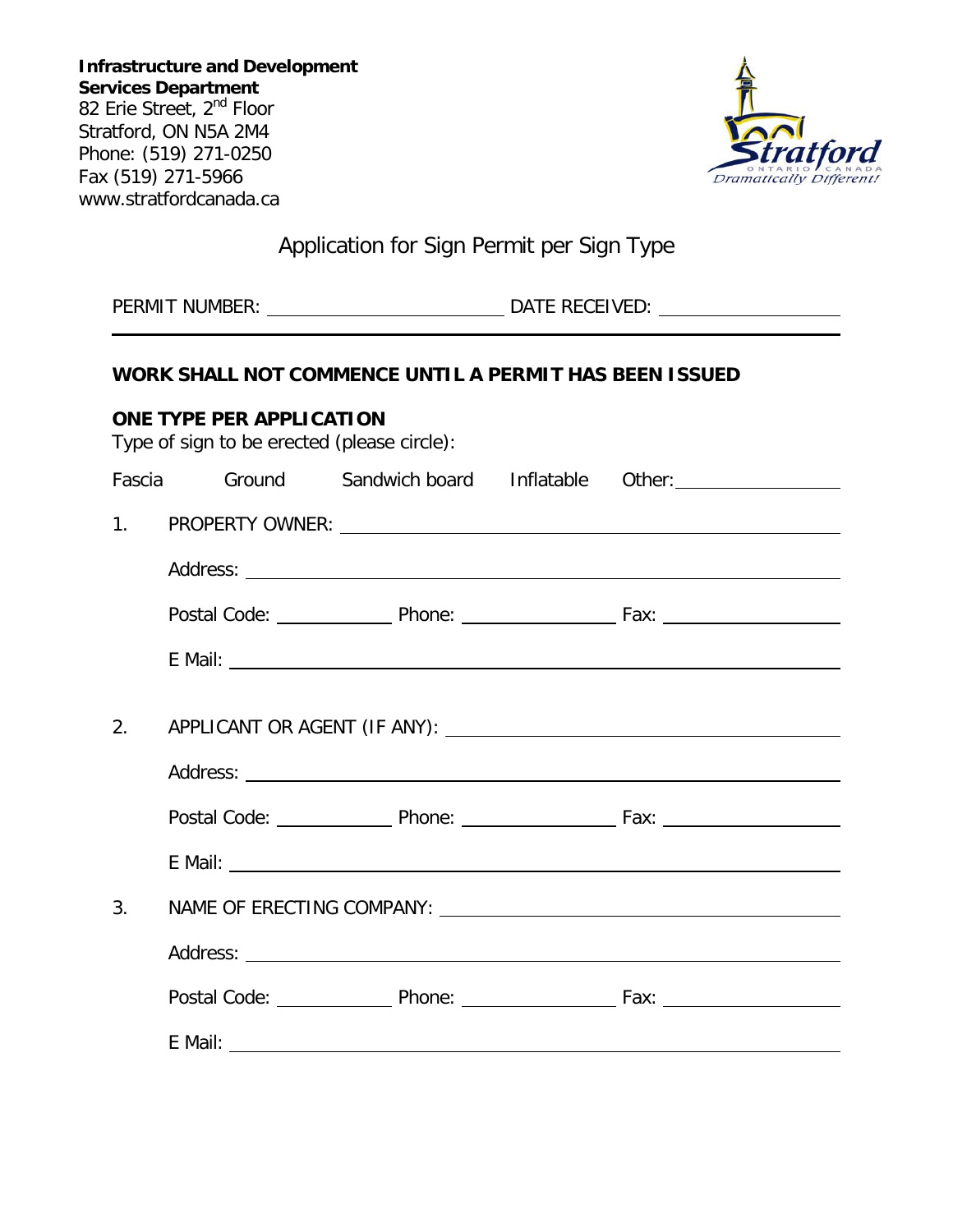- 4. Proposed **sign** location (address):
- 5. Is the sign being erected on private property or over public property? (**Note**: If the sign is located over public property an encroachment agreement is required)
- 6. Is the proposed sign located in the Heritage Conservation District?
- 7. Is the proposed sign located within 12 horizontal feet of an overhead power lines?
- 8. Number of signs, (of one type) example and the state of signs,  $\sim$
- 9. If the proposed sign is a ground sign, what is the height of the sign? (**NOTE**: Structural review may be required)
- 10. Is the sign electrically illuminated (state by which method)?
- 11. If sign is temporary, A) what is the installation date? B) what is the removal date?
- 12. Does any other signage exist on the property (what type)?
- 13. Construction value of sign: Cost of erection:
- 14. What is the existing use of the property upon which the sign is to erected?

15. What is the proposed use of the property?

16. Is a new suite/unit being created?

17. Is any new construction proposed?

Please submit a site plan drawing and a sign proposal with your sign permit application. The requirements for a site plan drawing and sign proposals are attached to the application form.

## **SITE PLAN DRAWING REQUIREMENTS**

All plans and drawings accompanying a sign permit application for a permanent sign shall be provided in duplicate and shall contain the following information: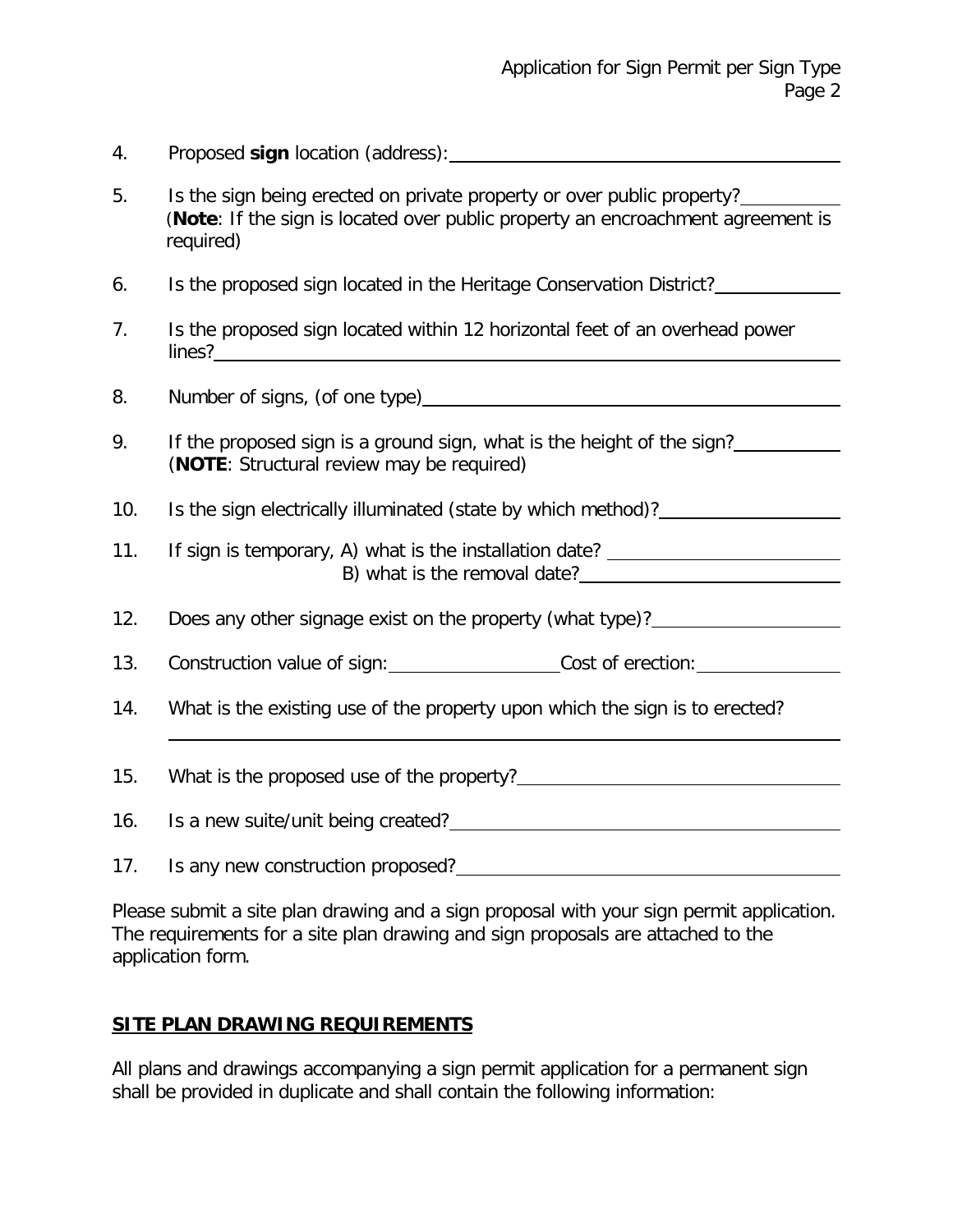- 1. A site plan drawn to scale showing all measurements in metric (metres)
- 2. The municipal address and legal description of the property
- 3. The existing or proposed use of the property
- 4. The zoning category of the property
- 5. The location of all existing buildings and their entrances
- 6. The location of all driveways and parking areas on the property
- 7. The location and dimensions of the frontage and all boundaries of the property on which the sign is proposed to be erected
- 8. The location of the proposed sign on the property
- 9. Other information as determined by the Chief Building Official with respect to the building including architectural and structural drawings as may be necessary to determine if the building is structurally capable under the Ontario Building Code, of supporting the sign or advertising device: and

# **PROPOSAL OF SIGN TO BE ERECTED**

• Details of the sign drawn to scale, including dimensions, materials, colours, text, graphics, sign area and any other information as may be required to determine compliance with this By-law

**NOTE TO APPLICANTS:** When submitting a sign permit application, each different type of sign has certain requirements that must accompany the application. Site plan examples for different types of signs have been attached for your reference. In addition, an example of different types of signs have been provided outlining the requirements. Please use these as a guide when designing your own site plan and drawings.

# **SIGN PERMIT CHECKLIST**

(This checklist must be completed for the application to be processed)

- Application Fee(s) Included
- Completed Application Form
- Site Plan Drawing (2)
- Sign Construction Drawing (2)

**NOTE:** Construction drawings for ground signs >1.6m (5.25 ft) or projecting signs >115 kg (254 lbs) shall be stamped by a Professional Engineer

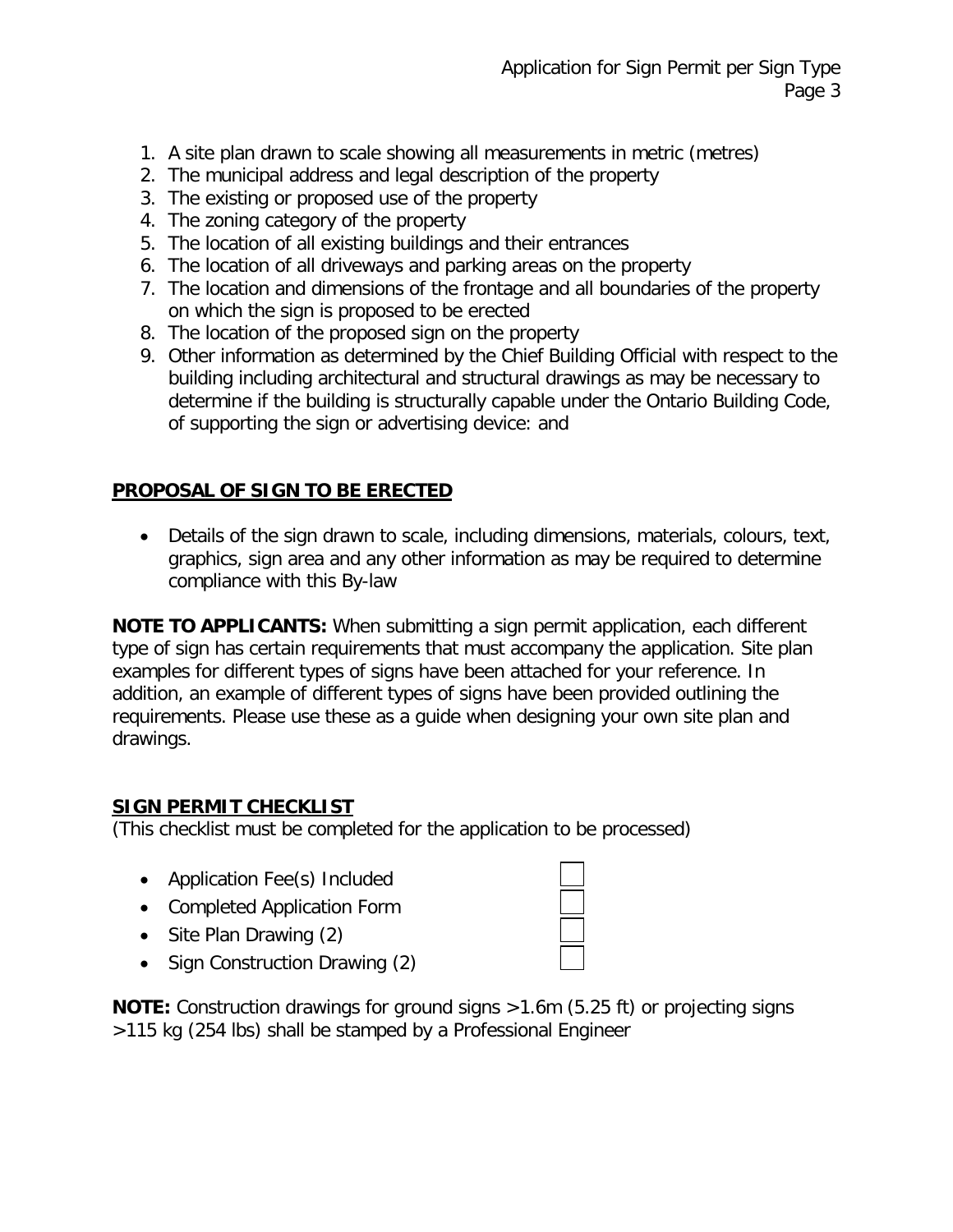## **AUTHORIZATION**

## **Authorization of Owner for Applicant to Make the Application**

Please complete this section if the application is being submitting by an applicant on behalf of the owner:

I, \_\_\_\_\_\_\_\_\_\_\_\_\_\_\_\_\_\_\_\_\_\_\_\_\_\_\_\_\_\_\_\_\_(print name) am the owner of the land that is the subject of this application and I authorize \_\_\_\_\_\_\_\_\_\_\_\_\_\_\_\_\_\_\_\_\_\_\_\_\_\_\_\_\_\_ to make this application on my behalf.

| Dated at (city) | ONTARIO on (date) |  |
|-----------------|-------------------|--|
|                 |                   |  |

SIGNATURE OF OWNER

## PRINT NAME OF OWNER

## **DECLARATION**

It is understood that the issuance of a permit shall not be deemed a waiver of any of the requirements of all applicable Ontario Statutes and/or By-Laws and Regulations of the City of Stratford.

I am the Owner or Authorized Agents of the owner named in the above application and I certify the truth of all the statements or representations contained therein or attached thereto. I agree, if a permit is issued, not to depart from the plans and specifications or awning locations proposed in this application.

I further agree to maintain the awning in good condition and to keep it in good working order. I agree that in the event that the owner of such awning fails to maintain or keep the awning in good working order within thirty (30) days after having received a written notice from the Chief Building Official, that the Chief Official may remove such awning in accordance with the Awning By-Law of the City of Stratford.

I further agree to remove or permit the City of Stratford to remove the said Awning when notice is given in accordance with the Awning By-Law of the City of Stratford.

I also further agree that I will indemnify and keep indemnified the City of Stratford from and against all actions, suits, claims, and demands which may be brought against the City and from all loss, costs, damages and expenses which may be paid or incurred to